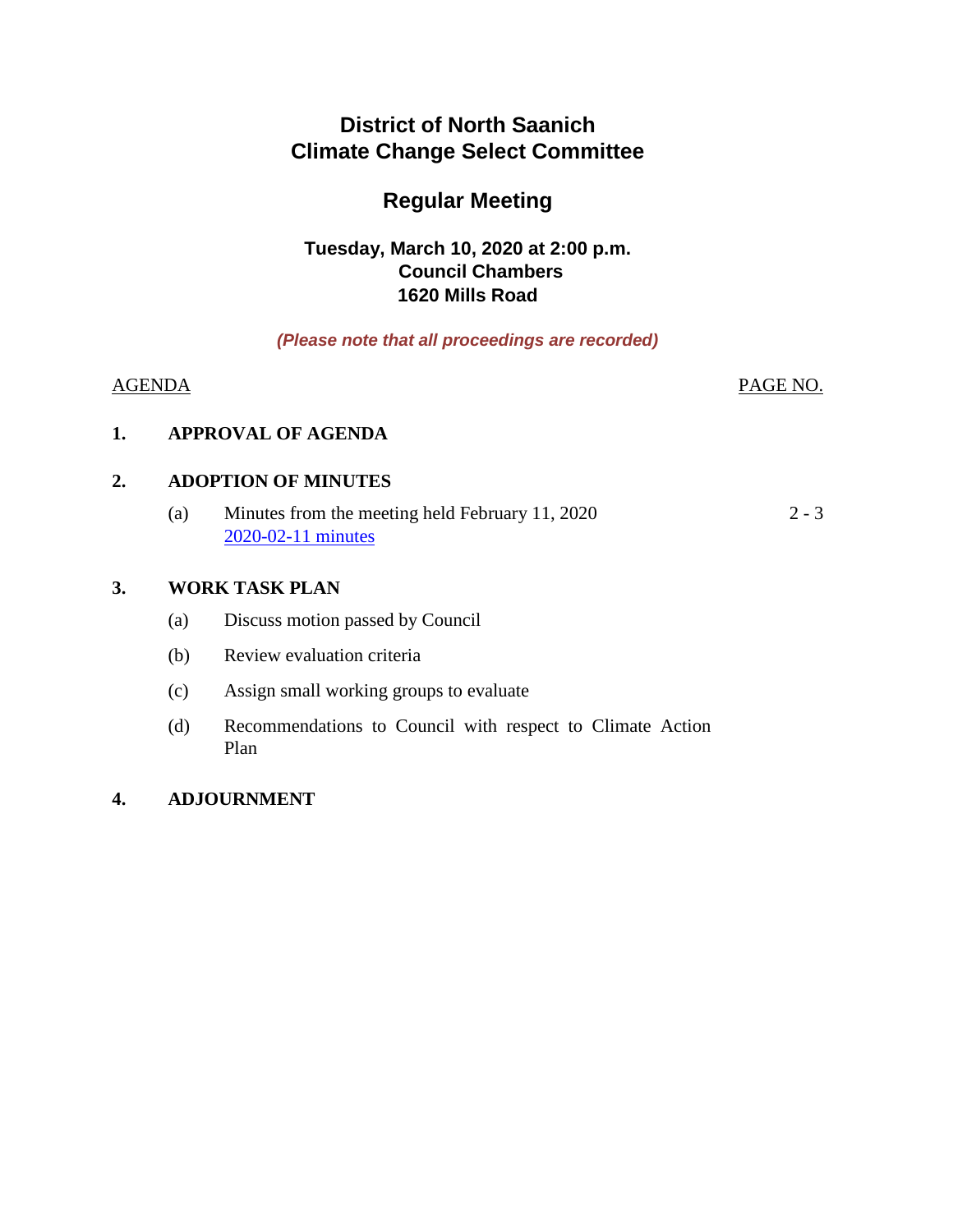#### **SUBJECT TO APPROVAL Minutes of the Climate Change Select Committee District North Saanich - 1620 Mills Road Tuesday, February 11, 2020 at 2:00 p.m.**

<span id="page-1-0"></span>

| <b>PRESENT:</b>   | Chair<br>Councillor<br><b>Members</b>                                         | P. Pearson<br>M. Weisenberger<br>N. Balcom<br>M. Brownlie<br>J. Daines<br>A. Daniels<br>A. Hulbert<br>A. Roberts<br>J. Thornburgh |
|-------------------|-------------------------------------------------------------------------------|-----------------------------------------------------------------------------------------------------------------------------------|
| <b>ABSENT:</b>    | Member                                                                        | A. Osborne                                                                                                                        |
| <b>ATTENDING:</b> | Director of Planning and Community Services<br>Planner<br>Recording Secretary | A. Berry<br>C. Rimell<br>C. Gotto                                                                                                 |

The Chair called the meeting to order at 2:00 p.m.

Mayor Orr gave thanks for the participation of members in the Climate Change Select Committee.

The Mayor left the meeting at 2:04p.m.

The Chair acknowledged that the meeting is being held on the traditional territory of the WSÁNEĆ people and recognized the recent celebrations and challenges of the neighboring First Nation communities.

#### **1 APPROVAL OF AGENDA**

MOVED BY: M. Brownlie SECONDED BY: J. Thornburgh

5- CCSC That the agenda be approved as circulated.

CARRIED

#### **2 ADOPTION OF MINUTES**

MOVED BY: N. Balcom SECONDED BY: J. Thornburgh

6- CCSC That the minutes from the meeting held January 14, 2020 be approved.

CARRIED